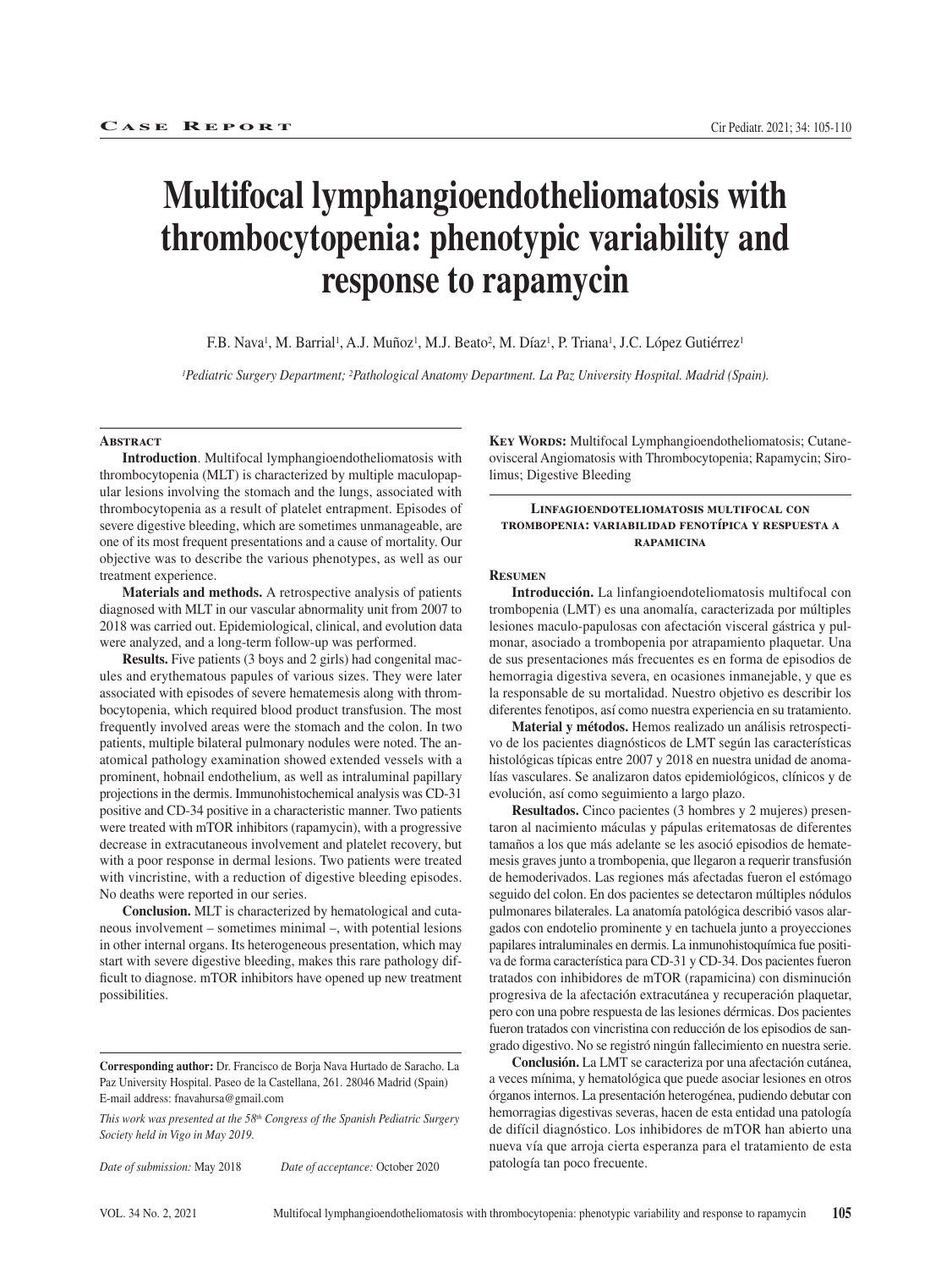**Palabras Clave:** Linfangioendoteliomatosis multifocal; Angiomatosis cutaneovisceral con trombocitopenia; Rapamicina; Sirolimus; Hemorragia digestiva.

## **INTRODUCTION**

Multifocal lymphangioendotheliomatosis with thrombocytopenia (MLT) was simultaneously described by various groups in  $2004(1,2)$ . They presented a similar first clinical description – multiple cutaneous lesions in the form of erythematous macules and papules at birth, with new lesions occurring during childhood. In addition, these patients had some unique characteristics, such as visceral involvement and severe thrombocytopenia. However, histological conclusions were diametrically opposed. North et al. claimed that MLT had a lymphatic histomorphology as a result of being LYVE-1 positive<sup>(1)</sup>. However, Prasad's research group concluded it had a blood vessel etiology, since cutaneous lesions became white when exerting pressure, showed enhancement at imaging tests, and had intravascular red blood cells<sup>(2)</sup>. Even though there is no clear evidence in terms of physiopathology, various treatments have been applied, with unequal results. Rapamycin is an m-TOR inhibitor with an antiangiogenic and immunosuppressive effect. Droitcourt et al. published a series of cases treated with rapamycin<sup>(3)</sup>, which not only reduced the need for blood transfusion, but also allowed for total healing, with cutaneous and visceral lesions disappearing in one patient. Up until now, only eight cases describing MLT treatment with rapamycin have been published. We present our series of five patients with full phenotypes and vincristine and rapamycin responses, as well as an up-todate literature review.

### **MATERIALS AND METHODS**

A historic review of the cohort of patients histologically diagnosed with MLT from 2007 to 2018 was carried out. Demographic and clinical data, complementary tests, histology, and treatment response were collected. In addition, a bibliographic search of cases published in indexed journals since MLT was first described in 2004 was conducted in PubMed, EMBASE, and Science Direct medical databases. Search terms included "Multifocal Lymphangioendotheliomatosis", "Cutaneovisceral Angiomatosis", "Sirolimus", and "Rapamycin".

# **RESULTS**

We present the cases of 5 patients (3 boys and 2 girls) with various cutaneous lesions at birth, from blueish and reddish macules to telangiectasic lesions, in the axial and



**Figure 1.** The dermis shows dilated thin vessels with a layer of hobnail endothelium, with many other endothelial cells in the lumen (arrow). Intraluminal papillary projections (arrow tip).

head-neck skeleton, which can be undetectable. In the first 90 days of life, they all had severe digestive bleeding requiring blood transfusion. The digestive tract was assessed by means of endoscopic studies, which showed the stomach to be the most widely involved segment, followed by the duodenum and the colon. For extension study purposes, CT-scans were performed, demonstrating multiple bilateral nodular parenchymatous lesions in three patients. One patient had thymus and bone involvement. They all had thrombocytopenia, with 30,000/μl being the lowest level. Definitive diagnosis was achieved using cutaneous biopsies, and in some cases, gastric or pulmonary biopsies. In all patients, regardless of sample location, extended vessels with a prominent and hobnail endothelium were reported, with intraluminal papillary projections (Fig. 1). Immunohistochemical studies revealed CD31 (+), CD34 (+), D240 (+/-), WT-1 (-), and GLUT-1 (-). Endothelial cells were CD31 positive in all cases, and CD34 positive in those cases where it had been searched for. The study was GLUT-1 and WT-1 negative. Patients' genetic profile did not show mutations typically found in vascular abnormalities. Initial treatment was empirical, based on the experience and results from other research groups. At this stage, vincristine was the most widely applied treatment, with unequal results (improvement in digestive bleeding). Other treatments used included methylprednisolone and α-2A interferon. Four years ago, compassionate oral rapamycin treatment was initiated in two patients. The first one remained under treatment for 39 months, with fewer bleeding episodes, thrombocytopenia repair, and remission of pulmonary, thyroid, and eventually bone lesions. However, cutaneous lesions remained stable. The second patient was under treatment for 16 months. All lesions, including cutaneous lesions, remitted, but platelet count recovery was partial. None of the patients in our series died (Table 1).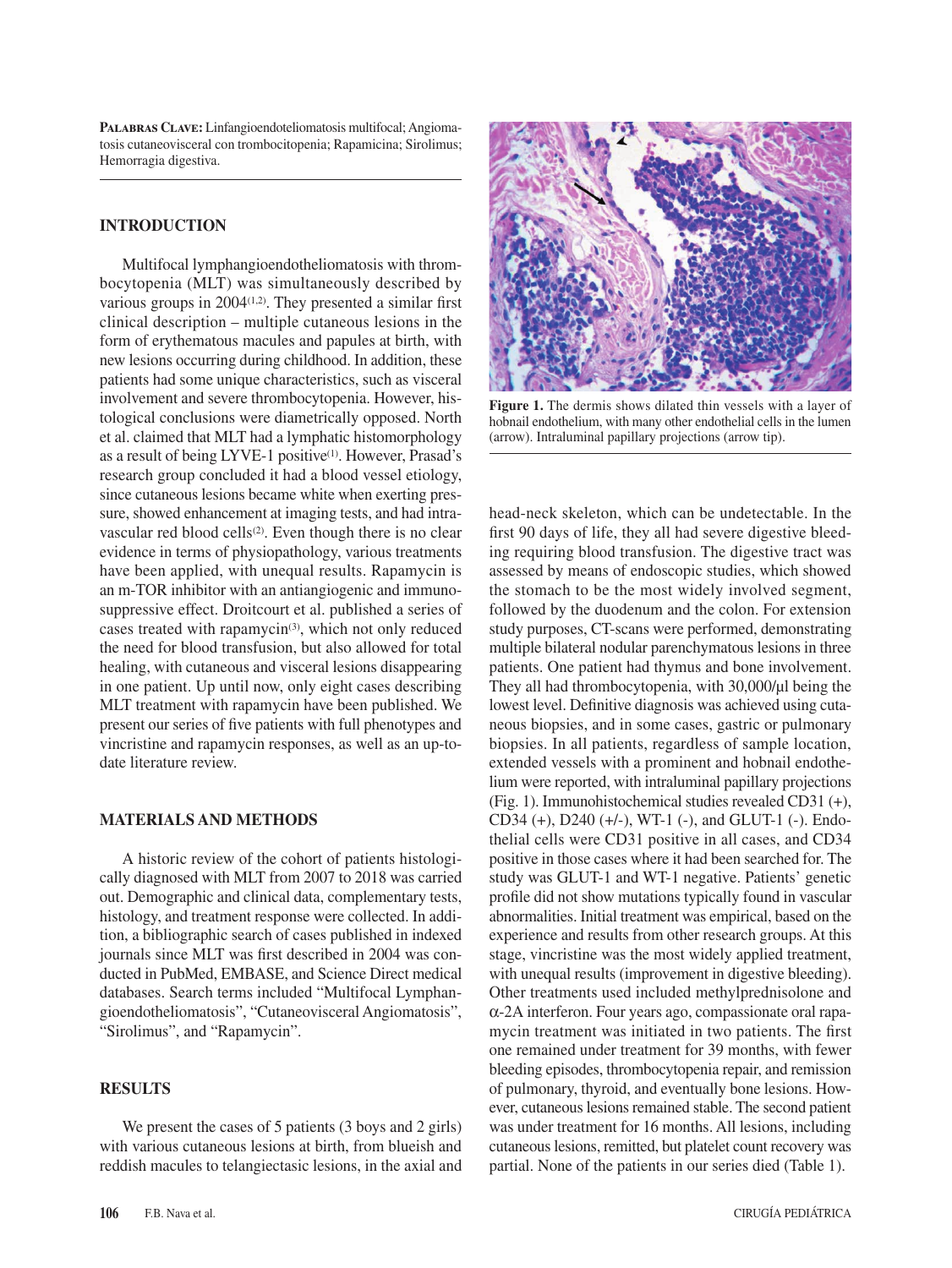**Table 1. Clinical characteristics, treatment, and follow-up.**

| Patients<br>No. | Sex    | Cutaneous lesions              | Digestive lesions            | Other lesions         | <b>Treatment</b>                                    | <i>Sirolimus</i> | <i>Follow-up</i> |
|-----------------|--------|--------------------------------|------------------------------|-----------------------|-----------------------------------------------------|------------------|------------------|
|                 | Male   | Blueish and reddish<br>macules | Stomach                      | Lung, thymus,<br>bone | Corticoids, vincristine,<br>propranolol             | Yes              | 7 years          |
| $\overline{c}$  | Female | Purpuric lesions               | Stomach                      | N <sub>o</sub>        | Corticoids. $\alpha$ -2A<br>interferon, vincristine | N <sub>0</sub>   | 13 years         |
| 3               | Female | Blueish and reddish<br>macules | Stomach                      | N <sub>0</sub>        | Corticoids, vincristine,<br>propranolol             | N <sub>0</sub>   | 2 years          |
| $\overline{4}$  | Male   | Telangectasias                 | Stomach,<br>duodenum, colon  | Lung                  | N <sub>0</sub>                                      | Yes              | 2 years          |
| 5               | Male   | Blueish and reddish<br>macules | Esophagus,<br>stomach, colon | Lung                  | Bevacizumab.<br>zoledronic acid                     | N <sub>0</sub>   | 9 years          |

In the literature review, 35 scientific publications were found when applying the search terms. After screening and reviewing 25 publications, only 23 were included in the analysis. In order for all publications up to date to gain maximum representativeness, previous reviews, clinical case series, isolated clinical cases, and abstracts from international conferences were included (Fig. 2).

#### **DISCUSSION**

MLT is a relatively new pathology pertaining to the so-called vascular multifocal disorder group. Diffuse hepatocutaneous hemangiomatosis in children or blue rubber bleb nevus syndrome are two representative examples of this type of condition. The first is the most frequent in this group, and it is characterized by multiple small reddish GLUT-1 positive lesions. The second is a rare venous malformation with gastrointestinal involvement stemming from a mutation in TEK gene (ONIM #600221), which causes TIE-2 protein hyperactivation. Other pathologies to be considered include glomuvenous malformations, Maffucci syndrome, and hereditary hemorrhagic telangiectasia. However, MLT has some unique clinical and histological characteristics which allow it to be distinguished from the other conditions. Visceral involvement tends to be more frequent in the bowel, where it causes severe digestive bleeding potentially requiring multiple transfusions.

Severe thrombocytopenia is a rare characteristic within vascular abnormalities. There are two groups with different prognoses. Venous malformations are characterized by large ectatic blood lakes favoring local coagulation activation and, under certain stimuli, dissemination, which is more dangerous. It implies an increase in D-dimer levels (as a result of fibrin degradation) and a decrease in coagulation factors $(4,5)$ . On the other hand, in kaposiform hemangioendothelioma and tufted angioma, Kasabach-Merritt syndrome may occur $(6-8)$ . It is charac-



**Figure 2**. Flow diagram of publications reviewed.

terized by platelet entrapment with a significant decrease in platelet count and fibrinogen, with increased D-dimer. Prothrombin times and partial thromboplastin times are slightly increased. According to North, this phenomenon is similar to that occurring in MLT, since they are both based on a lymph vessel disorder, with similar immunohistochemistries<sup>(9)</sup>.

Since it was first described 15 years ago, a total of 44 MLT cases have been reported. The largest series was published by Prasad et al. in 2005, who coined the phrase "cutaneovisceral angiomatosis"(2) – however, this term fell into disuse as it caused confusion with "angioma". The review of this case series allows various conclusions to be drawn (Table 2):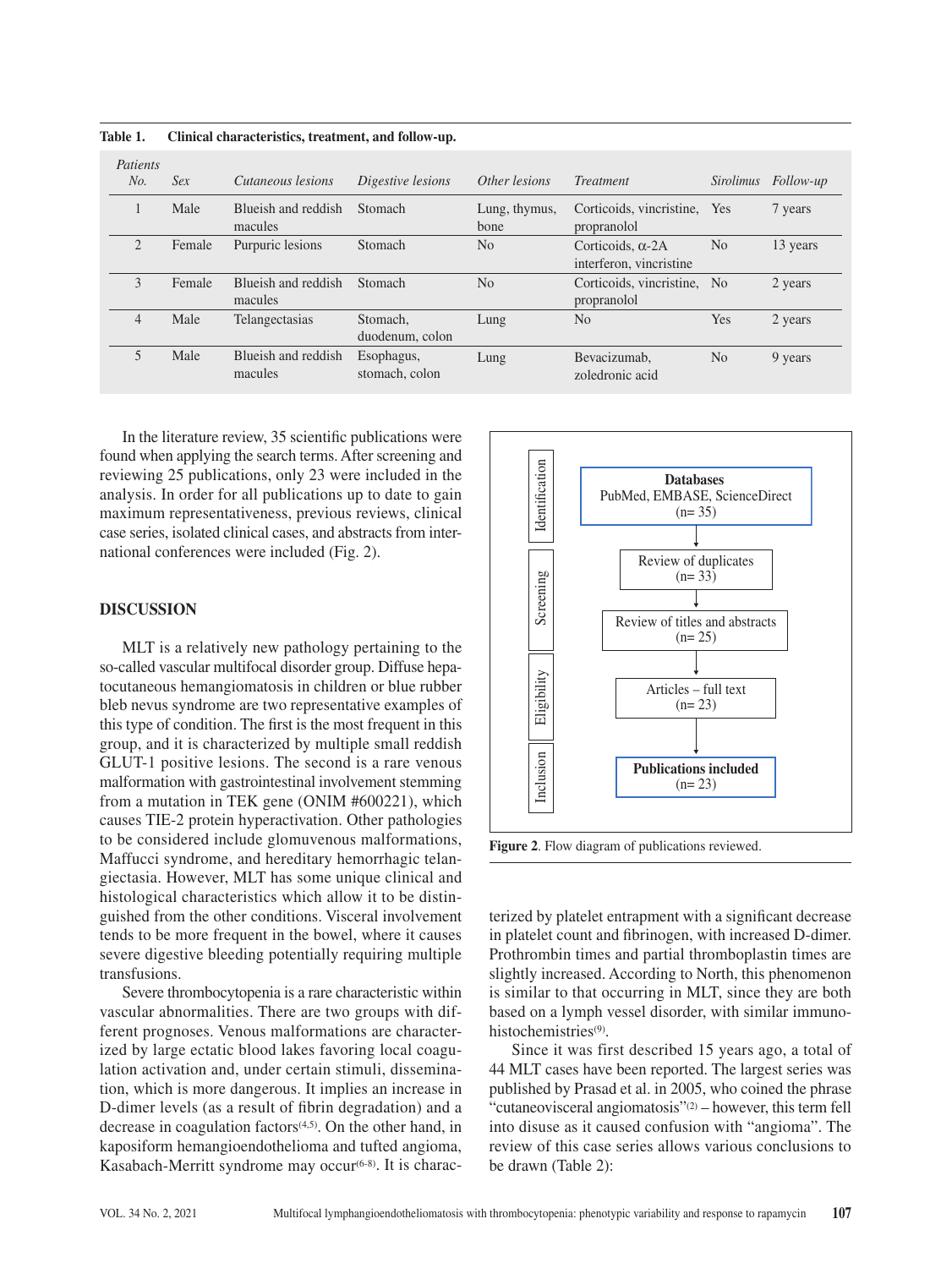| <b>Patients</b>  | 44 (1987-2019)                            |
|------------------|-------------------------------------------|
| Mean age         | 6 months                                  |
| <b>Sex</b>       | Male (17), female (14) (no data: 13)      |
| <b>Cutaneous</b> | Multiple congenital papules and macules   |
| <b>lesions</b>   | 7 patients with occurrence of new lesions |
|                  | 8 patients without cutaneous lesions      |
| <b>Digestive</b> | Digestive bleeding (40)                   |
| involvement      | Stomach $(26)$ ; Colon $(14)$             |
| <b>Pulmonary</b> | Hemoptysis (6)                            |
| involvement      | Radiological pulmonary nodules (10)       |
| <b>Brain</b>     | 5 patients                                |
| involvement      |                                           |
| <b>Diagnosis</b> | Histology compatible with variable        |
|                  | immunohistochemistry                      |
| <b>Sirolimus</b> | 9 patients                                |
| <b>Mortality</b> | 3 patients                                |
|                  |                                           |

| <b>Table 2.</b> | Table featuring the most significant data following |
|-----------------|-----------------------------------------------------|
|                 | a literature review.                                |

- 1. Most cases were diagnosed in the first 6 months of life. They typically start with episodes of digestive bleeding in the context of severe thrombocytopenia. Cutaneous lesions tend to go unnoticed.
- 2. The phenotype is fully developed in most cases, but there are exceptions. Khamayasi et al. showed a patient with cutaneous involvement only<sup>(10)</sup>. Some series describe episodes of hemoptysis without cutaneous lesions or gastrointestinal tract involvement $(11,12)$ . In our series, all patients developed the full phenotype. Pulmonary involvement was found at CT-scan in 4 out of the 5 patients, and none of the patients had episodes of hemoptysis.
- 3. After the gastrointestinal tract, the lung is the second most frequently involved organ, followed by the liver and the brain. In the literature, a tendency to only investigate the gastrointestinal tract has been detected, but the airways and the central nervous system may also be involved, with potentially fatal consequences<sup>(12)</sup>. Therefore, a chest and brain extension study is recommended in all patients. The CT-scan allows parenchymatous involvement to be detected, while nuclear magnetic resonance (NMR) allows the extension and local involvement of the lymphatic malformation to be established<sup>(13)</sup>.
- 4. Histology is characteristic, but immunohistochemistry is variable. The primary markers used include CD31 (transmembrane glycoprotein of 135 KDa expressed in arteries, arterioles, venules, veins, non-sinusoidal capillaries, discontinuous endothelial cells of lymph vessels, macrophages, and platelets) and CD34 (sialomucin in endothelial cells, hematopoietic system precursor cells, and dendritic fibroblasts). Specific lymphatic markers include Lyve-1 or lymphatic endothelial nuclear

transcription factor (a hyaluronidase receptor which is virtually only expressed in the lymphatic endothelium) and D2-40 (a transmembrane glycoprotein present in the lymphatic endothelium). Our cases were CD31 (+) and CD34 (+), with an irregular Lyve-1 positivity. The literature describes a wide immunohistochemical variability. Droitcourt published a series of 4 cases where 3 were CD34 (-), CD34 (-), and LYVE-1 (+). The other patient had opposite results, with CD34 (+), CD34 (+), and LYVE-1 (-) (3). Even though lymphatic markers are important for diagnosis, expression is variable within the malformation. However, consensus does exist around GLUT-1 negativity – since GLUT-1 is a hemangioma marker – and WT-1 negativity – since WT-1 has a strong expression in vascular tumors

5. Rapamycin is a safe and effective drug for MLT treatment. It inhibits the activation of T cells by blocking the transduction of calcium-dependent and calcium-independent intracellular signals while targeting the mTOR protein<sup>(14)</sup>. It has an antineoplastic effect, and it induces angiogenesis and lymphangiogenesis inhibition $(15)$ . Given the rarity and phenotypical variation of MLT, the treatment strategy has never been adequately established, and the various empirical treatments applied have proved disappointing. In 2015, Droitcourt was the first to describe the use of rapamycin in MLT patients. He studied a series of 6 patients with complicated lymphatic malformations, which were effectively treated with rapamycin<sup>(16)</sup>. Digestive bleeding episodes ceased, while platelet count increased. Rapamycin has been used in few further series, with unequal cutaneous responses(17-20). In our case series, response was highly adequate. Since this is one of the first indications of rapamycin, experience was not available yet in terms of dosage levels and target serum levels. Therefore, treatment monitoring was based on early side-effect detection and symptom reduction. Reliable markers are now being investigated for treatment monitoring purposes(21). Serum and whole blood concentrations have demonstrated a wide pharmacokinetic variability among individuals – this means similar concentrations of the same drug have different effects in each patient. Most healthcare professionals start with a 0.5 mg/m2 dose every 12 hours, with subsequent doses being reduced to 0.2-0.3 mg/m2 every 12 hours so as to maintain blood levels between 5 and 15 ng/m $\lfloor$ <sup>(22,23)</sup>. In our cohort of 7 patients with neonatal lymphatic malformations, dosage was started at 0.8 mg/m2on day 15 of life and maintained for 12 months<sup>(24)</sup>. Plasma levels remained acceptable, between 4 and 12 ng/ml, but two patients had high levels of 22 and > 90 ng/ml. None of the patients had side-effects, and they all greatly improved, with a significant reduction of the mass. The experience acquired in our vascular abnormality unit over the past years has allowed us to confirm there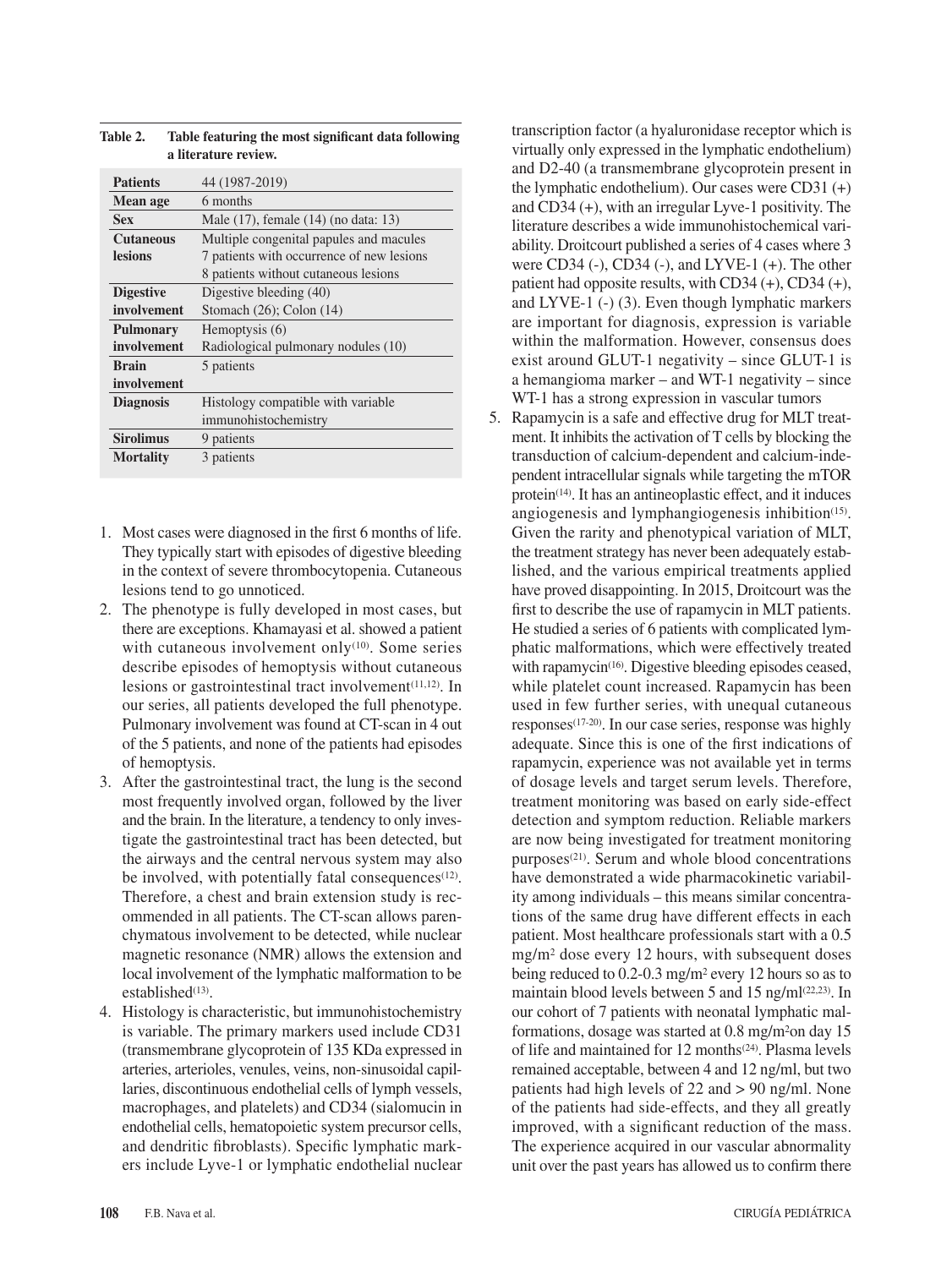is high variability among individuals. Therefore, in a recent publication, we recommended a symptom-based dosage regimen, with blood levels being used to guide rapamycin dosage only. We believe rapamycin administration should be a factor of lymphatic malformation phenotype and extension, patient age, and especially symptoms $(25)$ . The unequal effects rapamycin has on MLT demonstrate how little known molecular genetics and cell behavior are. Why identical histologic lesions have different immunohistochemical patterns, with unequal treatment responses, is still unknown.

Bevacizumab is a humanized monoclonal antibody that binds to the five isoforms of vascular endothelial growth factor (VEGF), thus impairing interaction with its receptor. By blocking this interaction, it effectively inhibits the survival, proliferation, and formation of new blood vessels in endothelial cells. It is approved by the US Food and Drug Administration for colorectal metastatic neoplasia, pulmonary neoplasia, cervical neoplasia, and glioblastoma. It was first used in 2008 in a 4-year-old patient diagnosed with MLT with histological confirmation and refractory to treatment with oral corticoids and intravenous vincristine. Owing to the concerns posed by the use of  $\alpha$ -2 A interferon as a result of the patient's age, decision was made to initiate bevacizumab at a 10 mg/kg dose every 2 weeks. After the third dose, bleeding episodes were fully under control<sup>(26)</sup>. Based on this experience, other research teams have used bevacizumab as a rescue therapy, with all digestive bleeding episodes being under control<sup>(20,27,28).</sup>

6. Further studies are required to optimize treatment and learn about the genetic basis of MLT. Three deaths as a result of bleeding complications (digestive and cerebral) at 5, 7, and 8 months of life have been found in the literature(3,29,30). Early detection and rapamycin treatment will allow for a better control and earlier intervention in acute bleeding cases.

In conclusion, MLT is a multifocal vascular malformation characterized by nodules and reddish papules of irregular distribution, with visceral involvement, (primarily the stomach and the colon, followed by the lung) and thrombocytopenia as a result of platelet entrapment. The presence of a prominent, hobnail endothelium with intraluminal papillary projections is unique and has variable lymphatic endothelial marker positivity. The phenotypic variability reported explains why no structured treatment has been made available yet, which in turn has brought about poor results with deadly cases. After 12 patients have been successfully treated by different research groups, and as a result of more than 5 years of experience in the use of rapamycin, rapamycin should be recommended as the first-line treatment for MLT. The other treatments applied throughout history lack evidence, have demonstrated inconsistent results, and should only be used as a second option in cases refractory to mTOR inhibitors.

## **REFERENCES**

- 1. North PE, Kahn T, Cordisco MR, Dadras SS, Detmar M, Frieden IJ. Multifocal lymphangioendotheliomatosis with thrombocytopenia: a newly recognized clinicopathological entity. Arch Dermatol. 2004; 140(5): 599-606.
- 2. Prasad V, Fishman SJ, Mulliken JB, Fox VL, Liang MG, Klement G, et al. Cutaneovisceral angiomatosis with thrombocytopenia. Pediatr Dev Pathol. 2005; 8(4): 407-19.
- 3. Droitcourt C, Bocara O, Fraitag S, Favrais G, Dupuy A, Maruani A. Multifocal lymphangioendotheliomatosis with thrombocytopenia: Clinical features and response to sirolimus. Pediatrics. 2015; 136(2): e517-22.
- 4. Dompmartin A, Acher A, Thibon P, Tourbach S, Hermans C, Deneys V, et al. Association of localized intravascular coagulopathy with venous malformations. Arch Dermatol. 2008; 144(7): 873-7.
- 5. Dompmartin A, Ballieux F, Thibon P, Lequerrec A, Hermans C, Clapuyt P, et al. Elevated D-dimer level in the differential diagnosis of venous malformations. Arch Dermatol. 2009; 145(11): 1239-44.
- 6. Kasabach HH, Merritt KK. Capillary hemangioma with extensive purpura. Am J Dis Child. 1940; 59(5): 1063-70.
- 7. Sarkar M, Mulliken JB, Kozakewich HP, Robertson RL, Burrows PE. Thrombocytopenic coagulopathy (Kasabach-Merritt phenomenon) is associated with Kaposiform hemangioendothelioma and not with common infantile hemangioma. Plast Reconstr Surg. 1997; 100(6): 1377-86.
- 8. Enjolras O, Wassef M, Mazoyer E, Frieden IJ, Rieu PN, Drouet L, et al. Infants with Kasabach-Merritt syndrome do not have "true" hemangiomas. J Pediatr. 1997; 130(4): 631-40.
- 9. Piggott KD, Riedel PA, Baron HI. Multifocal lymphangioendotheliomatosis with thrombocytopenia: a rare cause of gastrointestinal bleeding in the newborn period. Pediatrics. 2006; 117(4): e810-3.
- 10. Khamaysi Z, Bergman R. Multifocal congenital lymphangioendotheliomatosis without gastrointestinal bleeding and/or thrombocytopenia. Am J Dermatopathol. 2010; 32(8): 804-8.
- 11. Maronn M, Catrine K, North P, Browning MB, Kerschner JE, Noel R, et al. Expanding the phenotype of multifocal lymphangioendotheliomatosis with thrombocytopenia. Pediatr Blood Cancer. 2009; 52(4): 531-4.
- 12. Com G, Awad S, Trenor CC 3rd. Delayed appearance of cutaneous lesions of cutaneovisceral angiomatosis (CAT) leading to misdiagnosis of immune thrombocytopenia. J Pediatr Hematol Oncol. 2017; 39(4): e236-e2.
- 13. Elluru RG, Balakrishnan K, Padua HM. Lymphatic malformations: diagnosis and management. Semin Pediatr Surg. 2014; 23(4): 178-85.
- 14. Saxton RA, Sabatini DM. mTOR signaling in growth, metabolism, and disease. Cell. 2017; 168(6): 960-76.
- 15. Kobayashi S, Kishimoto T, Kamata S, Otsuka M, Miyazaki M, Ishikura H. Rapamycin, a specific inhibitor of the mammalian target of rapamycin, suppresses lymphangiogenesis and lymphatic metastasis. Cancer Sci. 2007; 98(5): 726-33.
- 16. Hammill AM, Wentzel M, Gupta A, Nelson S, Lucky A, Elluru R, et al. Sirolimus for the treatment of complicated vascular anomalies in children. Pediatr Blood Cancer. 2011; 57(6): 1018-24.